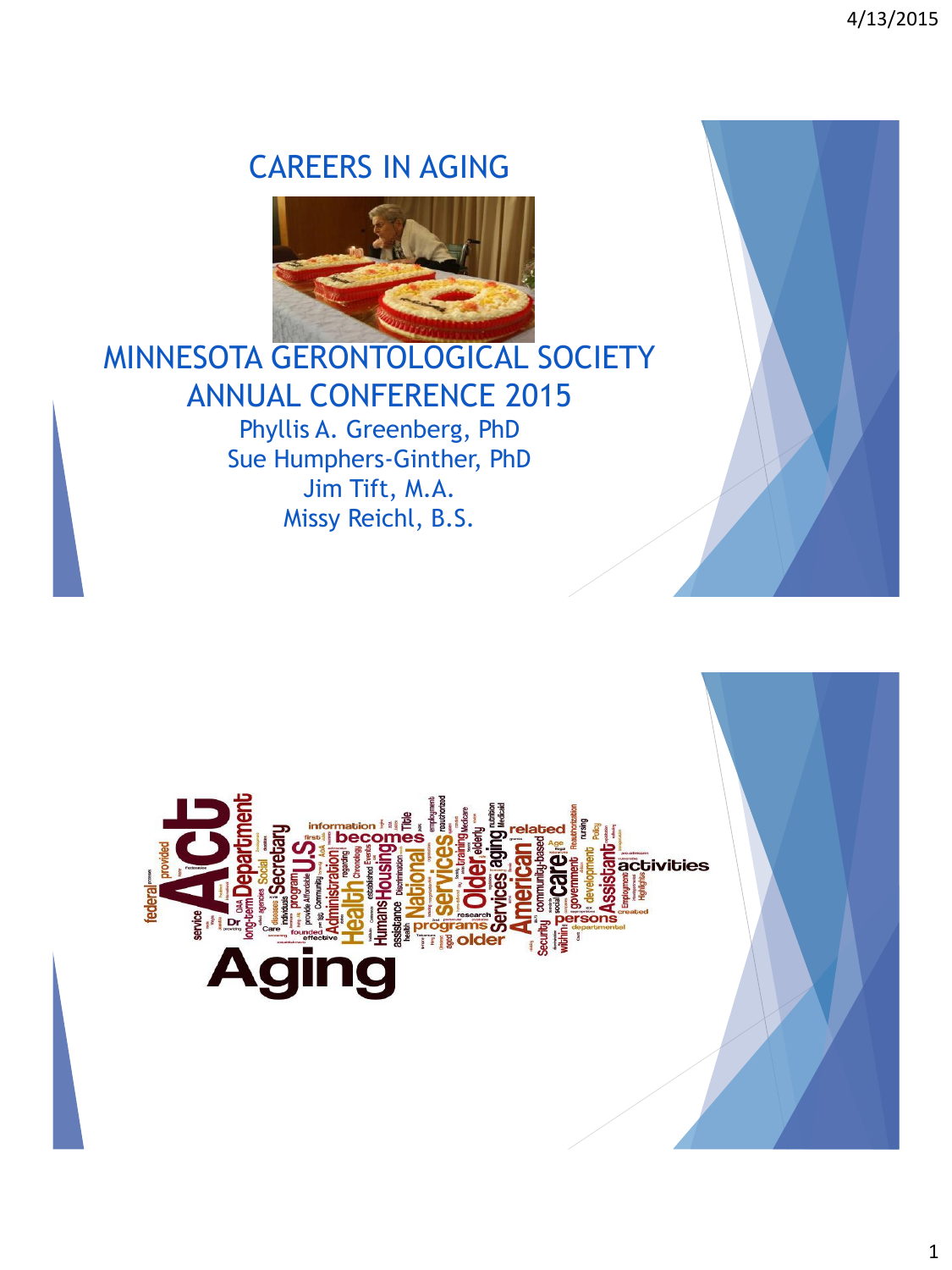# **WHAT IS GERONTOLOGY? GERIATRICS?**

Aging is a multidisciplinary field. This means that the study of aging combines or integrates information from several separate areas of study. Biology, sociology, and psychology are the "core" or basic areas, along with content from many other areas of study such as public policy, humanities, and economics.

**Gerontology** is the study of the aging processes and individuals as they grow from middle age through later life. It includes:

 $\Box$  the study of physical, mental, and social changes in older people as they age

 $\overline{p}$  the investigation of the changes in society resulting from our aging population

 $\Box$  the application of this knowledge to policies and programs. As a result of the multidisciplinary focus of gerontology, professionals from diverse fields call themselves "gerontologists"

#### **Geriatrics** is:

 $\overline{p}$  the study of health and disease in later life

 $\Box$  the comprehensive health care of older persons and the well-being of their family caregiver



#### **Expanding Career Opportunities:**

Populations are aging worldwide. This means that people are living longer, and the number of older persons is increasing. These trends are evident in American society, as well as in many countries around the world. In the U.S., of those born in 1900 nearly half died before they were 50 years old. People born today can expect to live beyond their 75th year. In 1900 about one in 25 Americans was over 65; today one in eight is over 65. And the age group growing fastest in our society and in many other countries is the "very old," people aged 85 and over.

The growth of the elderly population will continue into the future. By the middle of the 21st century, one in five Americans will be over 65, and there will be 15 to 18 million persons over the age of 85.

These growth trends will result in a demand for professionals with knowledge and expertise in aging. Expanded career opportunities in gerontology and geriatrics are forecast in many disciplines and professions.



2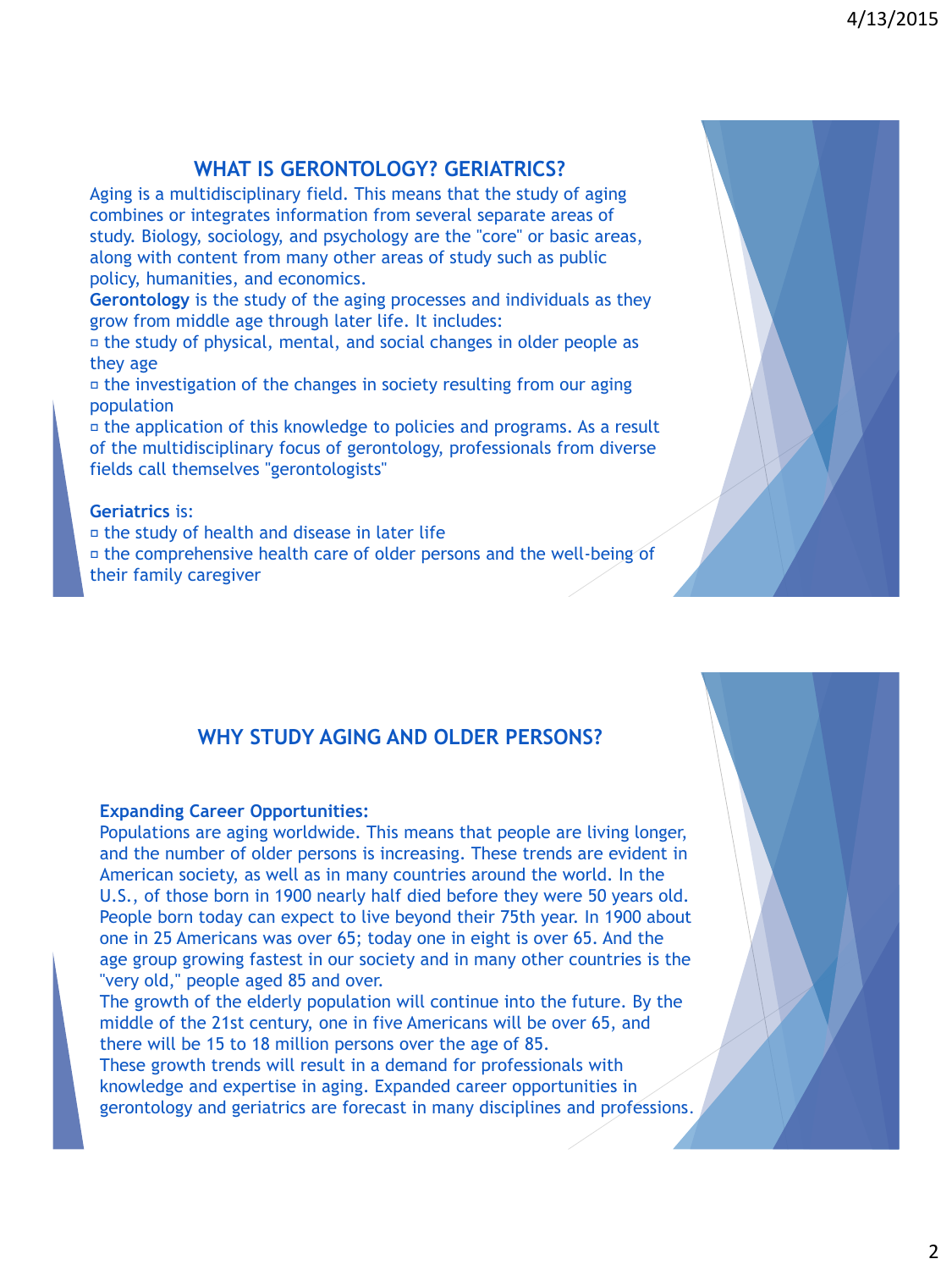# **A Stimulating, Challenging Field:**

The field of aging is very diverse, offering many different employment opportunities. This diversity exists, in part, because older persons are very different from each other in many ways. As we age, our experiences, needs, resources, and abilities vary according to such factors as gender, race, ethnicity, and economic status.

For example, many older persons are very healthy and active. Persons working with these older people might be providing educational opportunities, recreation and leisure programs, and volunteer activities.

Some older persons are frail and less active. Jobs which relate to these more vulnerable elders might be in long-term care or other health care settings or in certain agencies that deliver services to older persons.

The relative newness of the field means that there are opportunities for innovative ideas and new programs and products. Many people have started their own businesses, such as coordinating home health care or consulting with businesses and corporations about how to develop services or design products that would attract older consumers.

# **Multidisciplinary Opportunities:**



The varied needs of older persons lead to exciting opportunities for working side by side with professionals from other disciplines. As a service provider, you may be coordinating information from housing agencies, lawyers, transportation providers, nurses, and family counselors. As a health professional, you might serve on a health care team providing hospital care, day care, or home care to older persons. As an educator, you might teach a course on work and retirement to students from several university departments. As a researcher, you might study the relationships between the maintenance of friendship networks and the mental and physical health of older persons.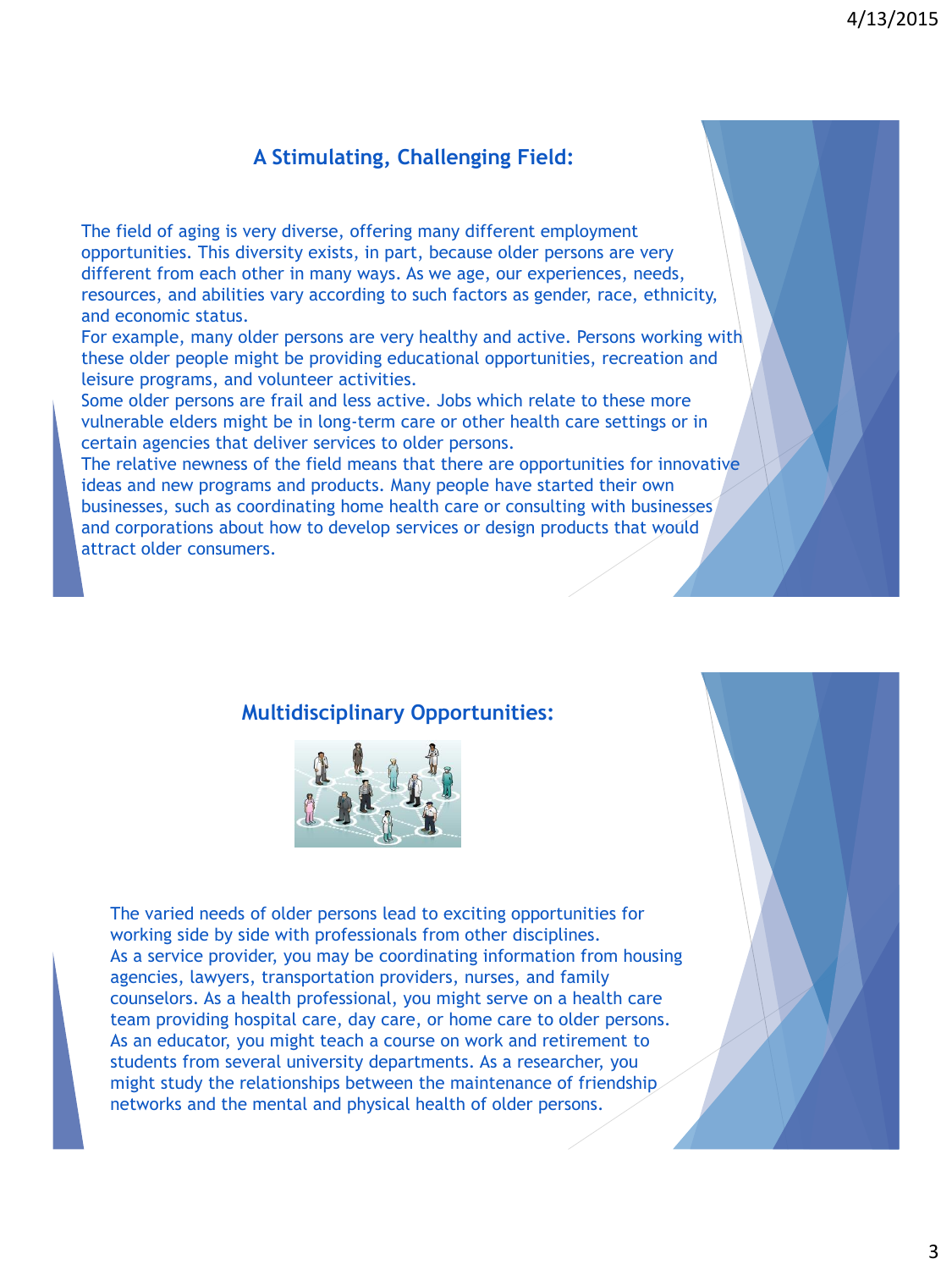# **Potential to Make a Difference:**



People working in aging report great satisfaction in addressing the challenges of those who are growing older, helping to maintain the quality of their lives, and enjoying the wit, wisdom, and creativity of the older persons with whom they come in contact.

Even as a student you can make a difference; your community can benefit from volunteer work you do with older persons. Later, as a professional in the field, you can continue to serve the community as a volunteer, for example, by speaking about various aspects of aging to civic and community groups or teaching in preretirement programs.

Working in the field of aging provides an opportunity to influence positively the agencies and organizations serving older persons and the legislation and policies that affect their lives.

### **WHAT JOBS AND CAREERS ARE AVAILABLE?**



Some professionals work directly with older persons. Their activities may include developing programs such as health promotion, senior theater groups, or intergenerational activities for older persons in senior centers, community agencies, or retirement communities;

providing direct care to frail, ill, or impaired older persons in hospitals, clinics, nursing homes, or through adult day care or home care programs;

counseling older persons and their families about issues of caregiving,

employment, death and dying, or mental health; and

advising older clients about estate planning and investments, financing longterm care, or housing options.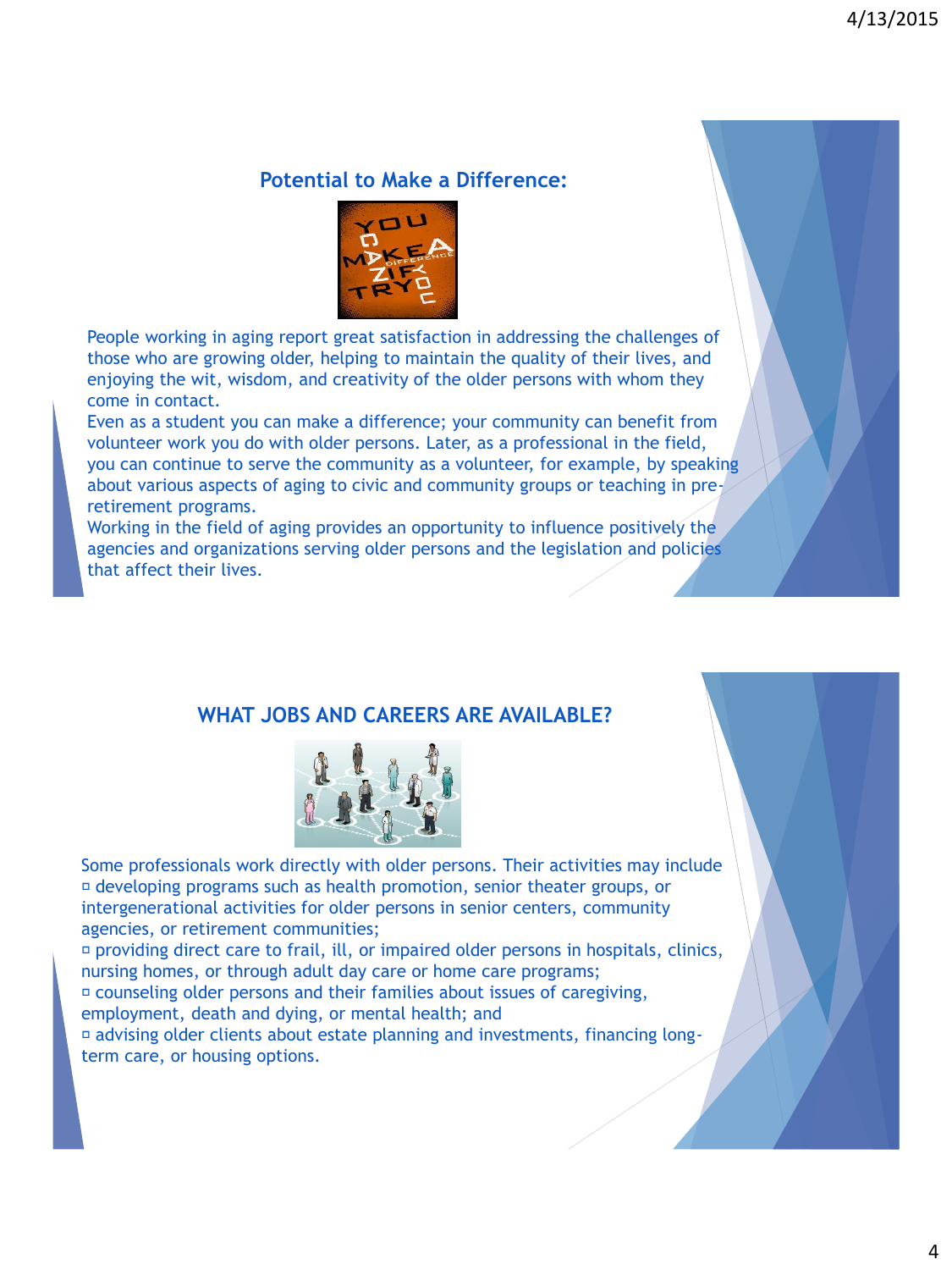### More Opportunities:



Other professionals are less directly involved with older persons, but work on their behalf, educate others, or investigate issues in the field of aging. Examples of their activities include

conducting research on the aging processes and diseases associated with aging such as Alzheimer's disease or osteoporosis;

 $\Box$  analyzing issues related to older persons such as retirement opportunities, income maintenance, the health care system, and housing alternatives;

 $\Box$  planning, administering, and evaluating community-based services and service delivery systems for older persons;

teaching courses on aging to college and university students, health care professionals, and older adults;

advocating with or on behalf of older persons before legislative bodies or in institutional settings;

 $\overline{p}$  designing products to meet the special interests and needs of older persons; and

advising business, industry, and labor regarding older workers and consumers.

# **HOW DO I BECOME A PROFESSIONAL IN AGING?**



There are three educational avenues to becoming a professional in the field of aging. The first two involve enrolling in a formal credit program at a college or university.

1. Some students choose aging as a **specialty area** within one of the traditional disciplines or professions (e.g., anthropology, architecture, biology, political science, psychology, sociology, medicine, nursing, social work, health-related professions).

2. Others opt for a **degree or major in gerontology**. For those seeking formal training in aging, there are over 500 colleges and universities that offer more than 1,000 credit programs in aging. Over 1,000 additional schools offer course work and adult or continuing education programs that provide information on aging to older persons and others in the community for personal use and/or upgrading specific skills. Programs are available to meet different individual interests and objectives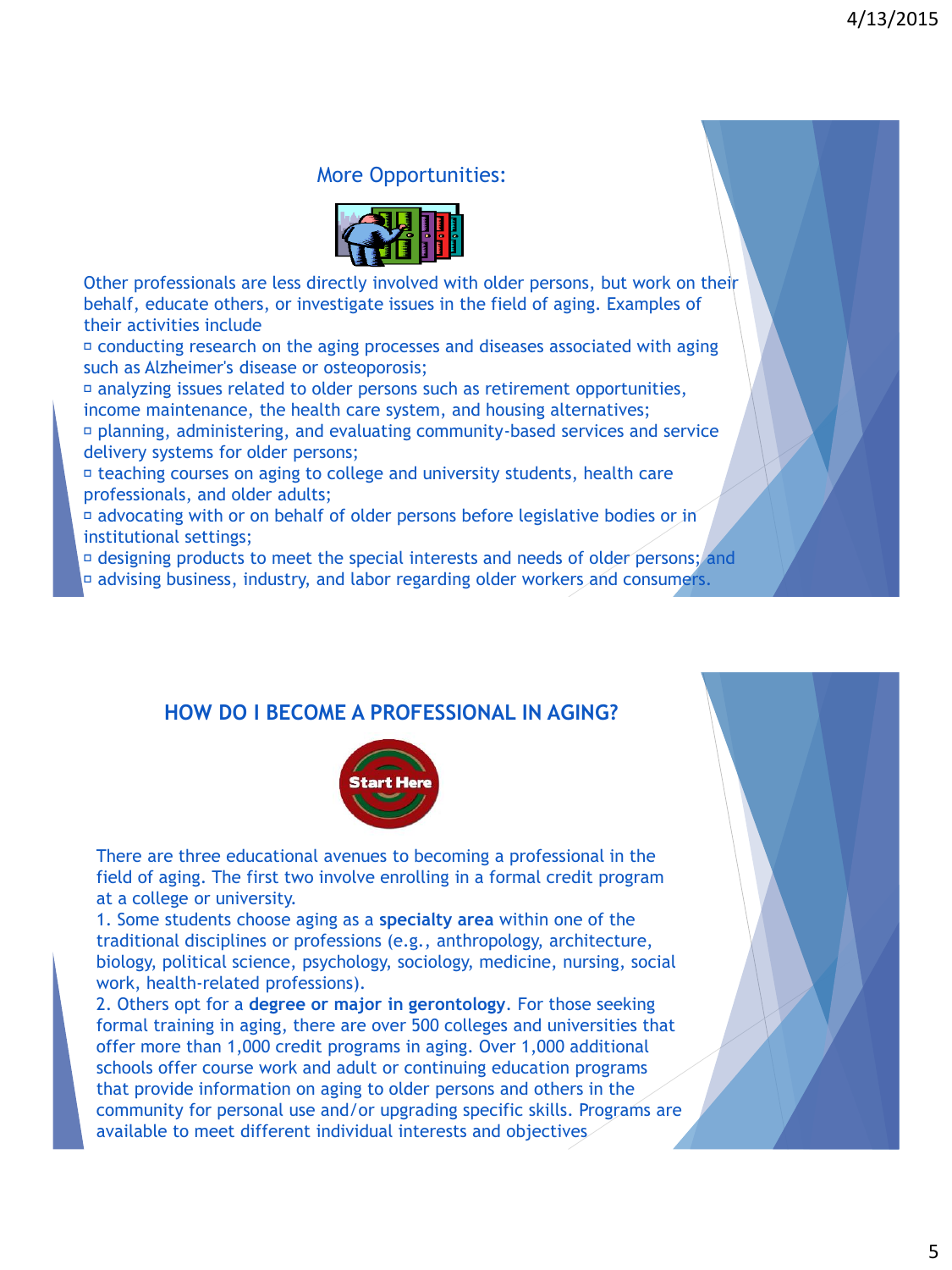#### Instruction in Gerontology is Available at all Educational Levels.



**Associate level** -- Community college programs train people through specific courses in gerontology and skill training experiences. The courses can lead to an A.A. degree or a certificate or emphasis in gerontology. Credits earned in these community college programs can usually be used toward a four-year degree. Students in these education and training programs generally seek entry-level jobs or advancement in their current employment.

**Bachelor's level** -- Many colleges and universities offer a major or bachelor's degree in gerontology or a certificate, minor, or specialization in aging to complement a traditional academic major. A field experience usually is required. Graduates are qualified for entrylevel or mid-level jobs as practitioners and planners in local and state agencies offering programs and services to older persons.



#### **Graduate Educational Opportunities**



**Master's level** -- Nearly 100 universities offer a master's degree in gerontology. Master's-level training prepares professionals to become skilled administrators, planners, and practitioners. Many universities offer graduate specializations which permit students to major in another academic or clinical field with a specialization in aging. **Doctoral level** -- Some universities offer doctoral level specializations in aging within other academic and clinical departments. A few universities offer a Ph.D. in gerontology. Doctoral programs prepare students for careers in research, teaching, administration, or clinical practice.

**Postdoctoral level** -- Postdoctoral training programs or fellowships are available in gerontology and geriatrics. Many

of these are funded through federal agencies and can be completed in academic or clinical settings.